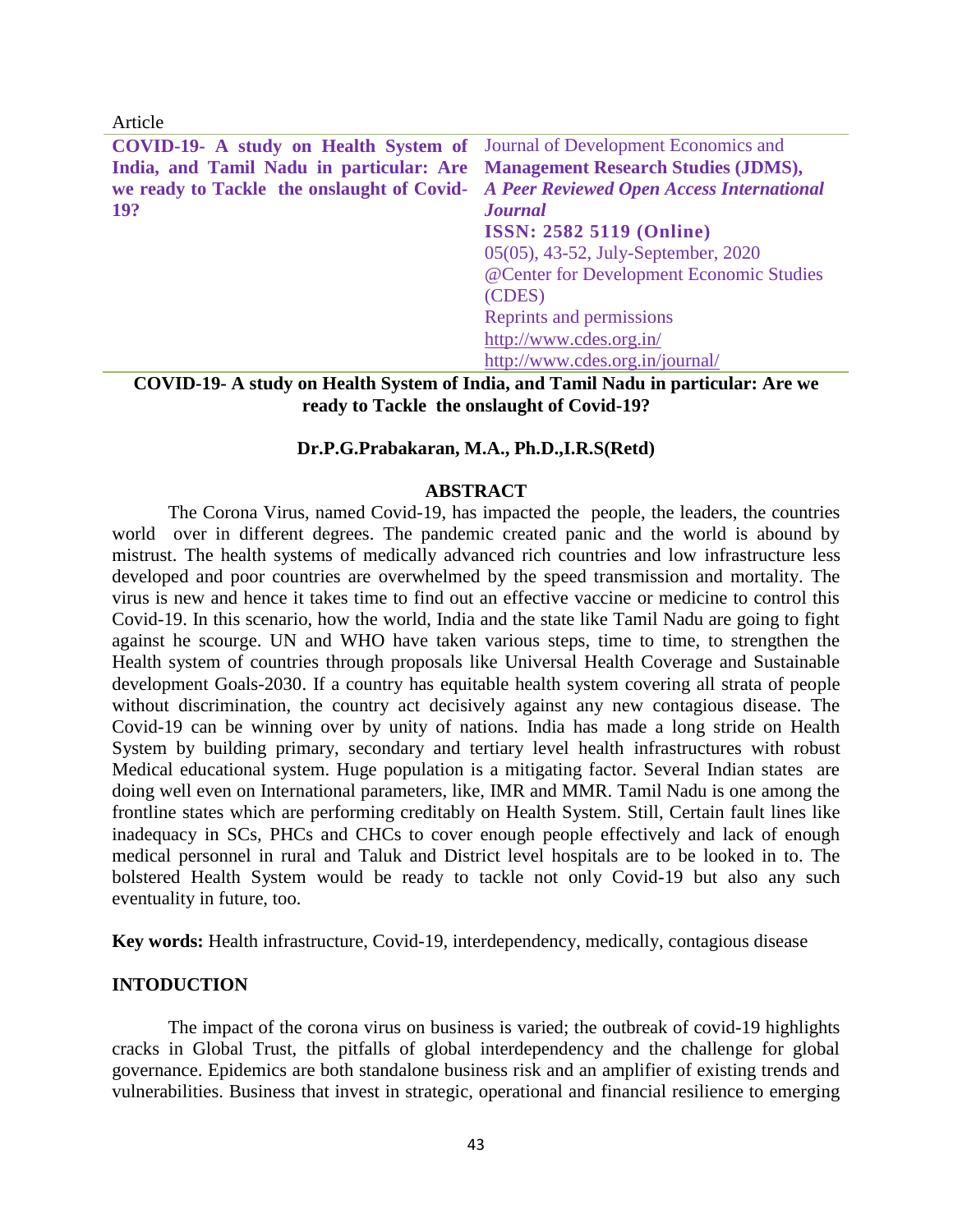global risks will be better positioned to respond and recover (Bingham, Richard Smith-) The Corona Virus, named COVID-19, spread its pangs and affected 4.4 million people the world over , as on 15, May 2020. It has extended its borders to more than 200 countries and has shocked the richest, technologically-medically advanced countries, like China, US, UK, Russia, Spain, Italy, France and Germany etc., Covid-19 has changed the world order and put stops to all the chest thumping against the Nature. The fatalities are more worrying which has crossed 3 lakhs. In this scenario, India has initiated the Virus containment programme in time and hence able to slow down the spread to an extent. As of  $15<sup>th</sup>$  may 2020, the Covid-19 has affected 82,000 people in India and fatality was 2650. The rate of infection suggests it may cross a lakh in another five days.

The country with such a larger population fights for containing and power over the Corona Virus, valiantly. The decision of Lockdown is bold and sensible though it hurts the Industry, Agriculture, Commerce and consequently the economy. The lockdown started from 25-03-2020 and is likely to be extended even after lockdown-3 which ends on 17-05-2020. However, the proliferation of cases and fatality is muted in India while comparing the cases reported positive first in other countries with in time frame of 10 days. The USA reported its first case on  $21<sup>st</sup>$  January 2020 followed by France on  $23<sup>rd</sup>$ , Germany on  $27<sup>th</sup>$ , UK and India on  $30<sup>th</sup>$ and Italy on 31<sup>st</sup> Jan 2020. The first case in India was reported in Kerala, a student who came from Wuhan, China, the birth place of the Covid-19 virus. In 12 weeks, after the first positive case was reported, the total number of cases proliferated to 39 times in US, in Germany to 9 times and in France 11 times than cases reported in India. It is pointed out that the lockdown has impacted the doubling rate of positive cases from 3.5 days to 7.5 days, as of  $22<sup>nd</sup>$  April 2020.(Amitabh Kant et all, 2020).

In Indian states the most affected are Maharashtra, Tamil Nadu, Gujarat, Delhi, Rajasthan, Madhya Pradesh, Uttar Pradesh and followed by other states except Sikkim, which remained out of reach to the Covid-19. Maharashtra has crossed more than 27,000 affected cases followed by Tamil Nadu with 10,000 cases, on  $15<sup>th</sup>$  May 2020. The actions taken initially of screening all Air passengers from Corono affected countries and monitoring, identifying, tracing the contact persons, treating, quarantining and public propagation of do's and don'ts had yielded good results. Unfortunately, the cluster spreads and people's group behaviour in markets have paved ways for sudden spurt of positive cases in all states.

WHO has announced The Covid-19 as Pandemic? The speed in which the virus expands its territory is phenomenal and its nature is unpredictable. The mutations happen, makes difficult to find a preventive-curative vaccine or medicines. The world gradually opens up for business and industry, after 45 days since the outbreak, lest the world would experience contraction of economy and Hunger, despite on the face of deadly menace. The health system of India, Tamil Nadu in particular, is at cross road. Of all the states in India, Tamil Nadu has acquitted itself well for its socio-economic welfare programmes and achieved creditable milestones in health sector. The pandemic affected all sectors of economy. It seems Covid-19 threat is going to linger for a long period.

Now, it's an opportune time to study and evaluate our readiness for such unforeseen pandemic outbreaks. This paper evolves through Global Health Perspective, Indian Health efforts to attain Universal health Care; Tamil Nadu's pioneering efforts on health system and the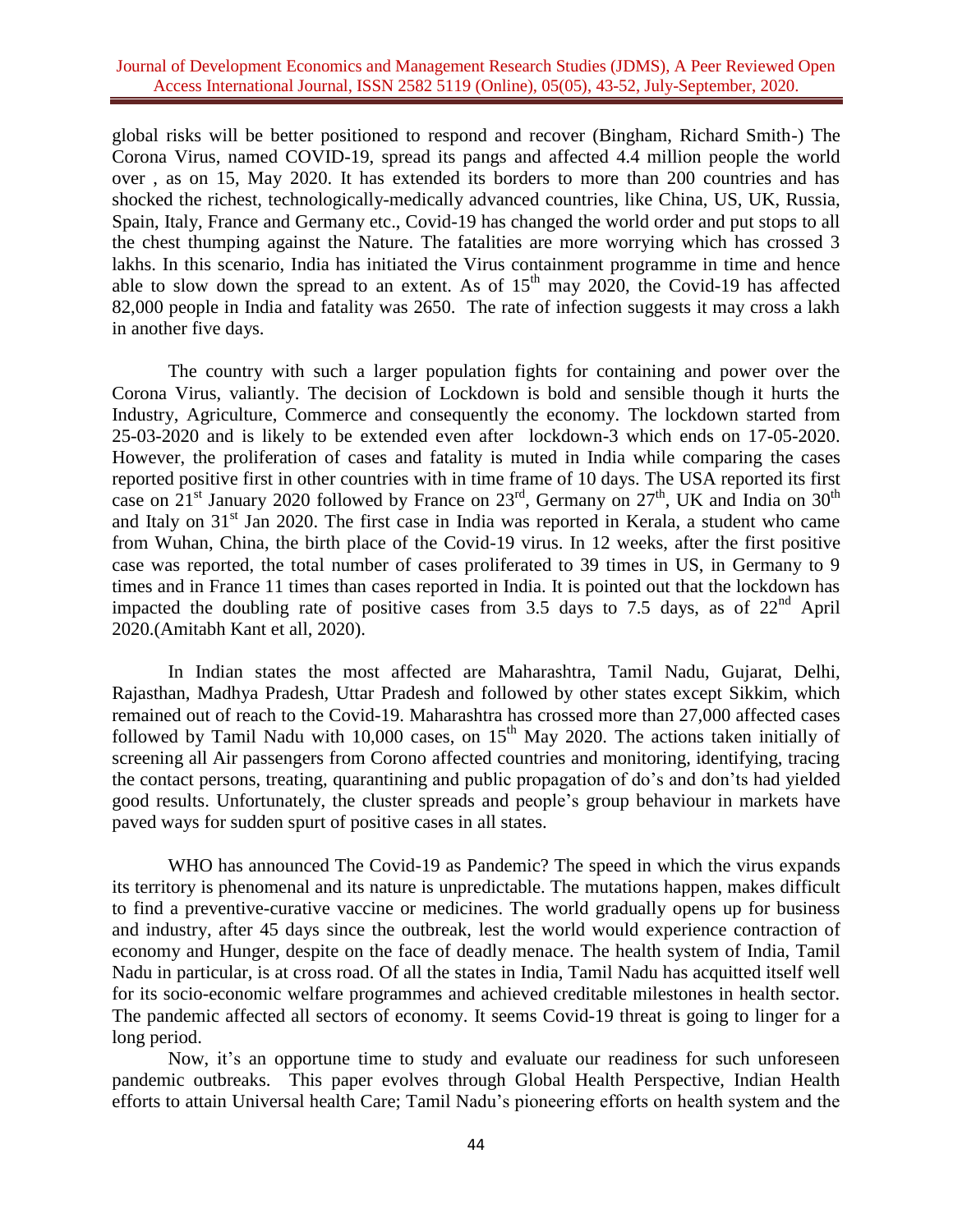present status on the call of UHC and Sustainable Development Goal-2030 on Health and fight against COVID-19.

## **Global Health Perspective**

Good Health is very fundamental for good Society with mental health, entrepreneurial skill, managerial acumen and great labour force, better productivity and equitable wealth. The environmental degradation , the climate change, man-made disruptions, involuntary migration lead to inequality on resources, deprivation, hunger and effect on Health. World Health Organization (WHO), has as Vision- A world in which all peoples attain the highest possible level of Health, considers Universal health coverage as its priority objective. UHC is ensuring that all people have access to needed health services (including prevention, promotion, treatment, rehabilitation and palliation) of sufficient quality to be effective while also ensuring that the use of these services does not expose the user the financial hardship. United Nations General Assembly resolved on 12 December 2012 on Global Health and Foreign Policy, urging countries for Universal Health coverage to everyone with emphasise on Primary health Care and social protection mechanism. UN passed a resolution on  $25<sup>th</sup>$  September 2015, on Transforming our world: The 2030 Agenda for Sustainable Development along with a target of Universal Health Coverage by 2030. UHC day is being celebrated on  $12<sup>th</sup>$  December every year, since 2017. Sustainable Development Goals cover seventeen priority areas from No poverty to Good Health and well-being to Clean water and Sanitation to Partnerships for the goals. The drive on UHC and SDG-2030 has brought good results in Infant Mortality rate, Maternal Mortality rate at the time of childbirth, reduction of deaths in infectious diseases like measles, polio, HIV/AIDS, malaria, TB and Non contagious diseases (NCD). Measles vaccines have averted 15.6 million deaths, since 2000. MMR has fallen to 37% since 2000. Antenatal care for women increased to 83% in 2012 from 65% in 1990. HIV positive people are accessing antiretroviral therapy; still millions are getting affected every year. Global malaria incidence rate has fallen by 37% and mortality rate by 58 %. (UN/Sustainable development). An UN handout on 'Good Health and Well-being: Why it matters', proclaims that an expenditure of US\$1.0 Billion in expanding immunization against influenza, pneumonia and other preventable diseases, could save 1 million children each year. Some of the Targets of Goal-3 in SDG, by 2030, are;

- $\triangleright$  Reduction of global MMR to less than 70 per 1,00,000 live births;
- $\triangleright$  End preventable deaths of new born and children under 5 years, reduce neonatal mortality to at least 12 per 1000 live births and Under 5 mortality rate 25 per 1000 live births;
- End the epidemics of Aids, TB, malaria and neglected tropical diseases and combat hepatitis, water borne diseases and other Communicable diseases.
- $\triangleright$  Reduce by one third from pre mature NCD.
- $\triangleright$  Prevention of abuse of narcotic drugs and harmful use of alcohol.
- Universal access to sexual and reproductive health care.
- $\triangleright$  Achieve universal health coverage, including financial risk protection, access to quality essential health care services and access to safe, effective, quality and affordable essential medicines and vaccines for all.
- $\triangleright$  Substantially increase health financing and the recruitment, development, training and retention of the health force. Etc., these are the goals set out to be achieved in 2030.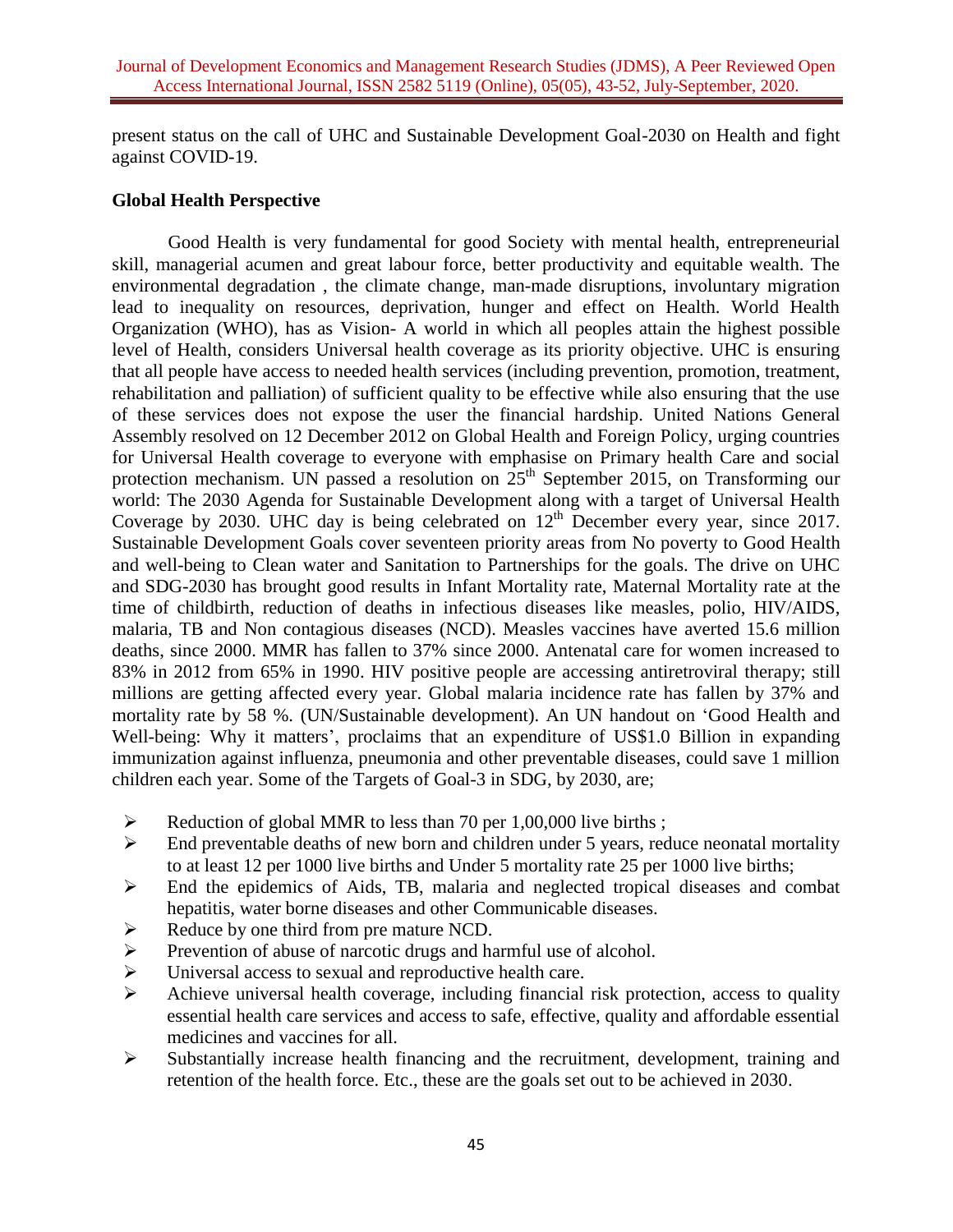### **The novel Corona Virus-COVID-19**

The whole scenario has completely overhauled when the Covid-19 virus struck China first and then spreads like fire to all the countries of world. The speed with which the virus spreads its tentacles was uncontrollable and fatality rate is around 3.9%. The existing capacity seems inadequate. The corona virus overwhelmed even the countries having the best of Health system, like US, UK, Italy, Germany and France. On  $31<sup>st</sup>$  December 2019, WHO was informed about Pneumonia attack on a cluster of people in Wuhan City, Hubei Province in China? Chinese authorities confirmed, on  $7<sup>th</sup>$  January, 2020, that they have identified a novel (new) coronavirus being the cause for pneumonia. For the virus an interim name was given, 2019-nCoV. A veteran respiratory Doctor in Wuhan Hospital, Dr.Zhang Jixiang examined an old couple for the symptoms of fever, coughing and tiredness which seemed like a flu or common pneumonia, on  $26<sup>th</sup>$  December 2019. The CT-scan of them made her sensitive, having worked as a medical expert earlier during SARS outbreak in 2003, to signs of an epidemic. She took the CT scan of the couples' son and found the abnormalities in all their lungs. On  $27<sup>th</sup>$  another patient turned in with same symptoms. Upon her report and further opinion of the experts, Wuhan Municipal Health Commission on 30<sup>th</sup> December 2019 sent out notification on an outbreak of pneumonia on unknown cause and was reported to WHO on 31<sup>st</sup> December. But, this confidential news was shared by Ophthalmologist Dr. Li Wenliang among his friends on  $30<sup>th</sup>$  itself, before it being officially announced. WHO then issues guidance and cautioning about the virus. Director General of the WHO, Dr.Tedros Adhanom Ghebreyesus vouched that stopping the spread of the virus both in China and Globally was WHO's highest priority, after meeting China's President Xi Jinping, on  $28<sup>th</sup>$  January 2020. The water has flown over the bridge, now as more than 4 million people got affected all over the world. Within the span of few months, a localized outbreak of COVID-19 evolved in to a global pandemic with speed and scale; severity; and causing Societal and Economic disruption. The outcome of COVID-19 is enormous on Economy due to long shutdown of factories, business and services; the loss of employment to the millions of labourers, their daily wages. Intra migration with in the countries crated havoc and social disorder. The social impact is still unfathomable. Mental illness and physical fatigue cause people more vulnerable to the infectious and to even Non communicable diseases like, cancer, diabetes and other respiratory diseases.

WHO in its COVID-19 Strategy Update on 14<sup>th</sup> April 2020, urged "A renewed Focus on large scale Public Health must be implemented with urgency. The world stands at a pivotal juncture in the course of this pandemic. Collaborative research and knowledge sharing have helped to answer crucial questions about the benefits and costs of different response strategies in different contexts, the transmissibility of the virus, the clinical spectrum of the disease, and its capacity to rapidly overwhelm even the most resilient health system. We know now what we are up against, and we are learning how to beat it. Covid-19 threatens human life, threatens livelihoods, and threatens the way of life of every individual in every society". The impacts on less prioritized people in developed countries are heavy. In the case of developing and less developed countries the impact will be devastating health wise as well the economy. The Global strategic objectives to win over the Covid-19 are: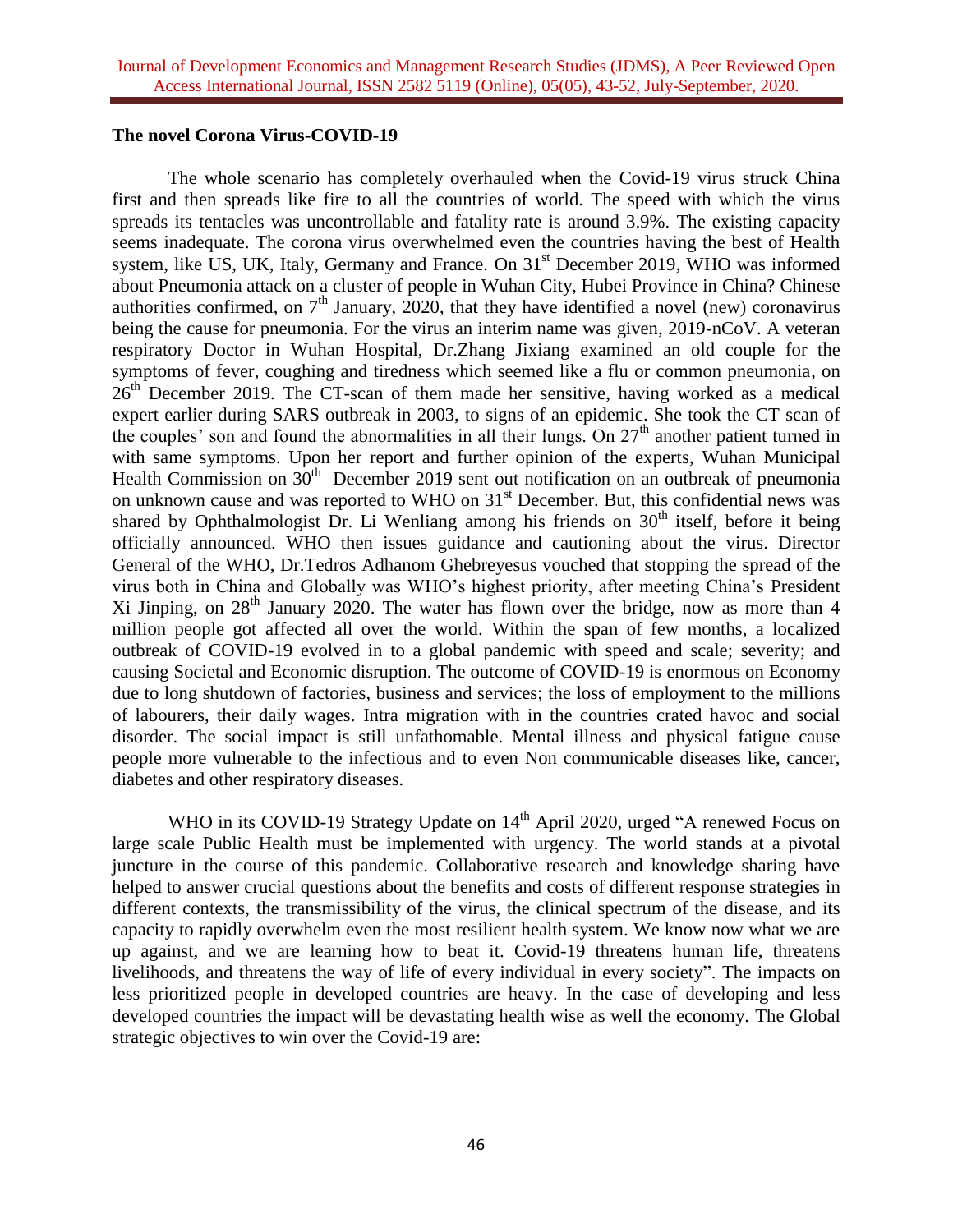- 1. Mobilize**:** all sectors and communities to ensure that preventing cases through Hand Hygiene, respiratory etiquette and individual level physical distancing
- 2. Control**:** prevent community transmission; isolate, trace, quarantine and support all contacts.
- 3. Suppress**:** Community transmission through appropriate infection prevention and control measures, physical distancing and appropriate restrictions on non-essential travel- domestic and international.
- 4. Reduce**:** Mortality by clinical care for those affected by Covid-19, ensuring the continuity of essential health and social services, and protecting frontline workers and vulnerable populations.
- 5. Develop**:** Safe and effective vaccines and therapeutics that can be delivered at scales and are accessible on need (WHO).

UN and WHO are urging the countries for long, strengthening of Public Health Care through their UHC and SDG strategies. The fatality shows more on vulnerable society of migrants, suppressed groups and low income groups. World Economic Forum in its Global Risks Report released in early 2020 warns that Health systems worldwide are still under prepared for significant outbreaks of other emerging infectious diseases, such as SARS, ZIKA and MERS. A recent first of its kind comprehensive assessment of health security and related capabilities across 195 countries found fundamental weaknesses around the world: no country is fully prepared to handle an epidemic or pandemic. Meanwhile, our collective vulnerability to the societal and economic impacts of infectious disease crises appears to be increasing. (WEF-GRP). The apprehension of WEF found to be true.

### **The Indian Efforts on Public Health**

Indian economy was considered, along with China, the Growth engine for the world. The Economic reforms in India has brought the stimulus and required impetus to the Industry and commerce. The juggernaut was stopped abruptly due to the spread of Coronavirus, Covid-19. India was alert and has taken necessary steps to contain the virus from its track by stopping international flights initially and put lockdown to all kinds of transport, Industrial and service sector activities. Lockdown started on 25 March, 2020 and being extended till 31 May,2020. Though partial relaxation allowed, the economic damage already caused is irreparable. Millions of Guest workers from Bihar, Uttar Pradesh, Orissa, Jharkand and Chattisgarh have lost their livelihood in the states of Gujarat, Maharashtra, Rajasthan, Kerala and Tamil Nadu. It is not only their personal loss, but loss to the MSME, Large Industries, Construction sector, hotel Industries, Tourism in turn contraction in GDP. Economists are wondering whether India can avoid negative growth, as Developed countries lost their hope.

India did improving in Social and Health parameters because of its growing GDP from US\$ 1675.62 in 2010 to US\$ 2800 in 2019 and Per Capita Income from US \$ 1357.6 in 2010 to US\$ 2104.2 in 2018(WB). Better Income tends the Government and individual to spend more on health and wellbeing. India attributes top priority to the UN programmes of Universal Health Coverage and Sustainable Development Goals-2030, and has fully committed to align its development agenda with the SDGs to enable timely achievement of the goals and their targets. The Scheme on Nutrition, POSHAN Abhiyan and Pradhan Mantri Jan Arogya Yojana on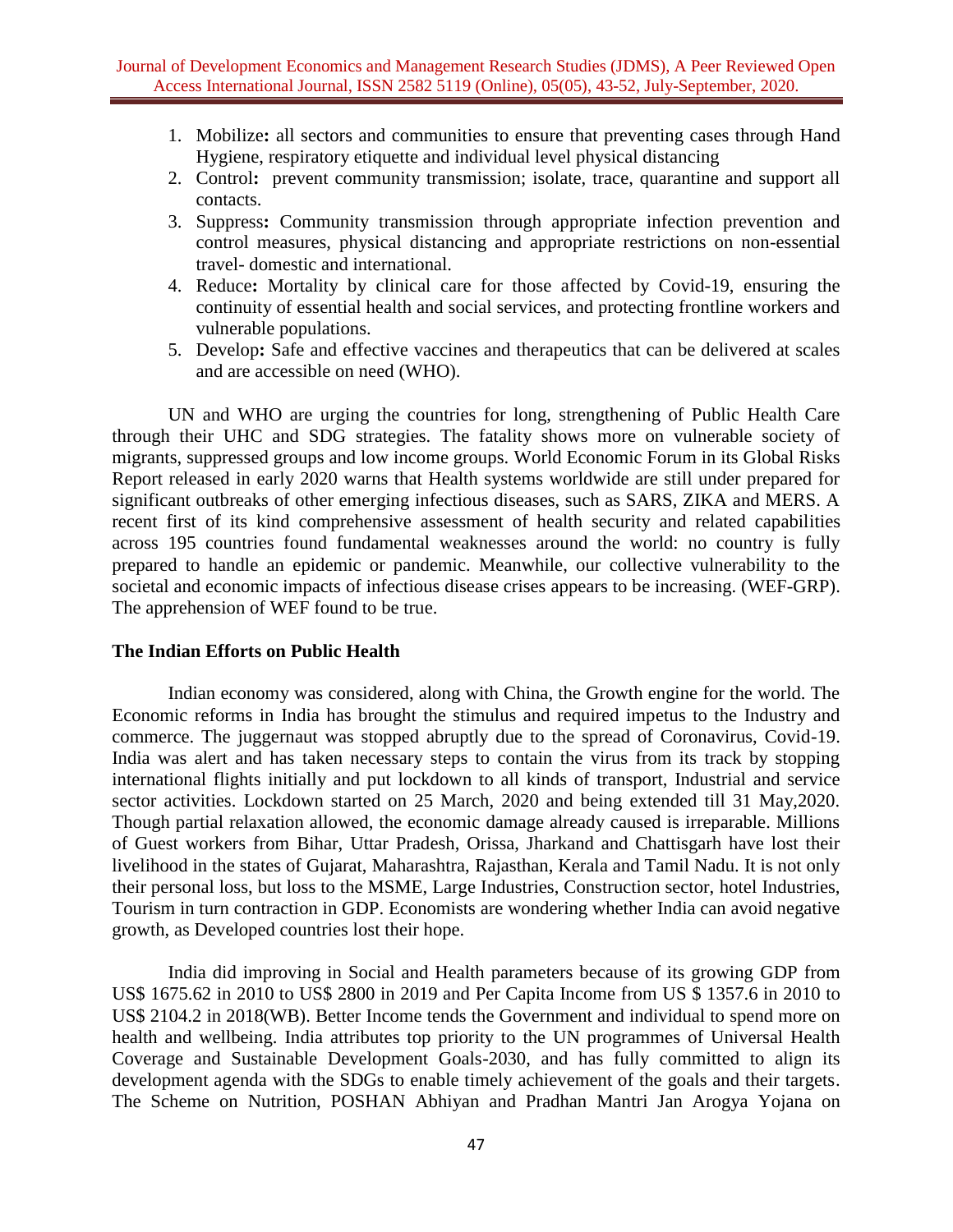providing access to hospital care in secondary and tertiary care are game changers in covering under nourished children in targeted districts and 500 million people in overall health system, respectively. The challenges confronted by India, holding 17% population of the world, like Poverty, Hunger, Health and wellbeing, Sanitation and Clean water and capacity to tackle these scourges shape the Health of India. The initiatives of the Government like, Swachh Bharat Mission on clean water and sanitation; Entitlement to Food under National Food Security Act, the targeted National Nutrition Mission and Poshan Abhiyan; eVIN, electronic vaccine intelligence Network to track and improve immunization coverage; ANMOL to extend better maternal and new born care, have improved the Health care system in India

India has achieved some remarkable improvement in Maternal Mortality Ratio, by reducing 78%, from 556 in 1990 to 122 per 1,00,000 live births in 2017. While, Kerala, Maharashtra and Tamil Nadu have reached the SDG-3 target MMR of less than 70per 1,00,000 live births. Eleven states have already achieved the NHP target of MMR of less than 100 per 1,00,000 live births in 2015-17. Infant Mortality Ratio has reduced from 44 to 37 per 1000 live births. Communicable diseases incidence in the country poses a threat. TB and HIV infections are prevalent though are reducing. In the front of Non Communicable diseases, there are effective programmes, to mitigate Cancer, Diabetes, respiratory and renal illness..

### **Anaemic among children and Pregnant women**

There are causes for concern, 40.5% children between 6-59 months are Anaemic (target 14% by 2030), 50.3% of pregnant women aged between 15-49 years are Anaemic (target 25.15% by 2025), 34.7% children aged under 5 are stunted(target 2.5% by 2030). States Nagaland, Manipur and Kerala have achieved the target by reducing Anaemic among children; Kerala and Sikkim have reached the target by reducing Anaemic among women; On stunting growth of children under 5, Lowest rate prevailing in Goa(19.6%), Tamil Nadu(19.7%) and kerala(20.5%). In UT, Jammu&Kashmir attained 15.5%. The states, such as Andhra Pradesh, Bihar, Gujarat, Haryana, Madhya Pradesh, Uttar Pradesh, West Bengal have to put in mind and soul to reduce the percentage of Anaemic in children and pregnant women to improve the overall performance of India in this Goal. Institutional deliveries are only 54.7% in India. In peoples' health environment availability of housing, Bathroom and Latrines and improved drinking water are also playing very vital role. The percentage of households with improved source of drinking water as obtained from NSS  $76<sup>th</sup>$  round survey and NSS  $69<sup>th</sup>$  Survey are as given below:

| Table 1: Percentage of households with improved sources of drinking water as obtained   |                                                                      |       |      |  |  |  |
|-----------------------------------------------------------------------------------------|----------------------------------------------------------------------|-------|------|--|--|--|
| from NSS 76 <sup>th</sup> round survey and NSS 69 <sup>th</sup> round survey, All India |                                                                      |       |      |  |  |  |
| <b>NSS Round</b>                                                                        | Percentage of households with improved principal sources of drinking |       |      |  |  |  |
|                                                                                         | water                                                                |       |      |  |  |  |
|                                                                                         | Rural                                                                | Urban | All  |  |  |  |
| NSS $76th$ round                                                                        | 94.5                                                                 | 97.4  | 95.5 |  |  |  |
| $(July-December, 2018)$                                                                 |                                                                      |       |      |  |  |  |
| $\overline{\text{NSS}}$ 69 <sup>th</sup> round                                          | 88.5                                                                 | 95.3  | 90.6 |  |  |  |
| $(\text{July-December}, 2012)$                                                          |                                                                      |       |      |  |  |  |

Source: NSS Report-584(NSS-76) St.-6.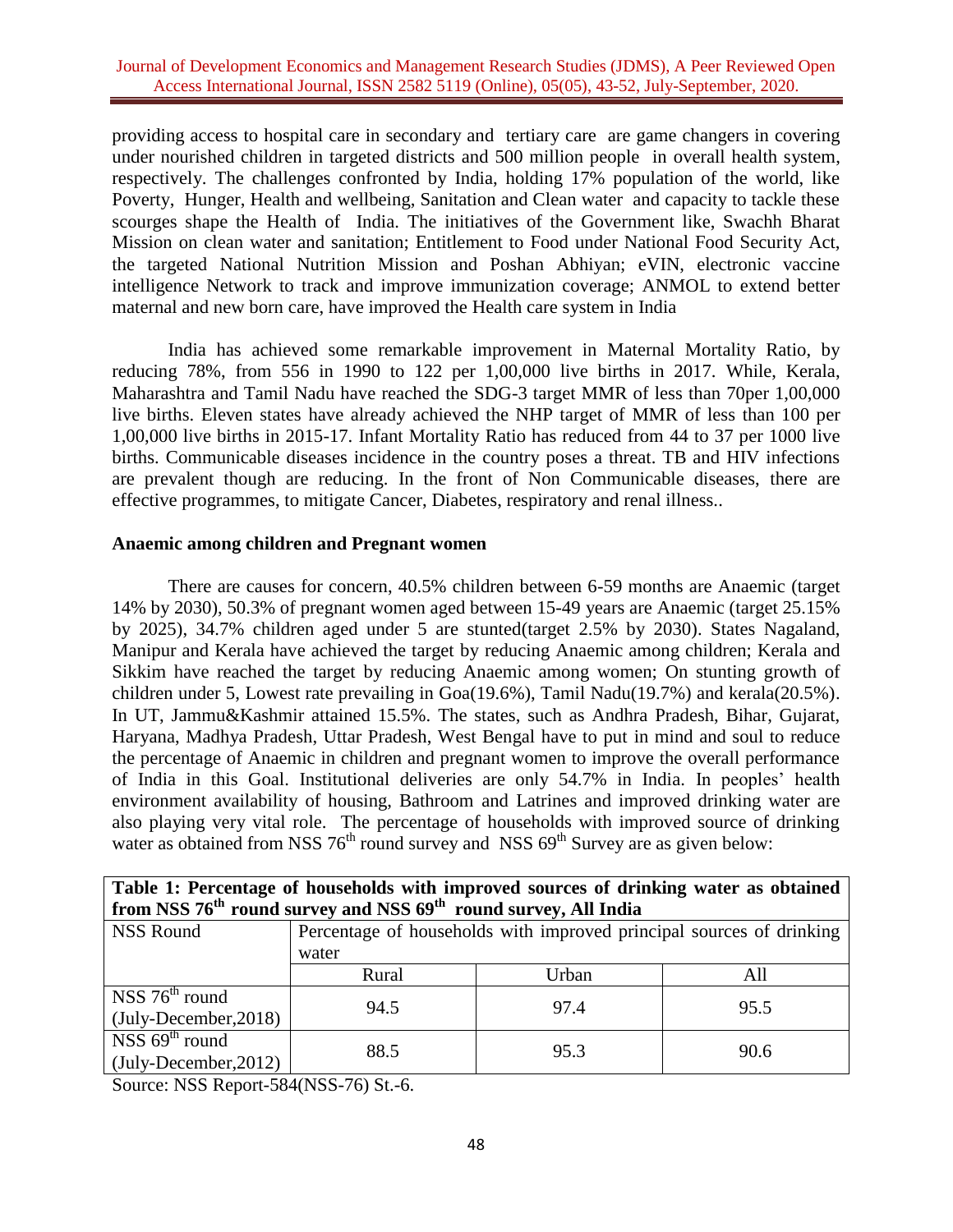When compared to 2012 and 2018 improved water sources have progressed well in rural and over all, too. Still 4.5% people are yet to be covered. Similarly, sanitation is an important issue to be tackled in India. The Swachh Bharat Scheme has made aware of the intensity of the necessity of cleanliness and eradicating open defecation. The problem still persists in rural India, despite the Movement.

| Table 2: Percentage of Households Access to Bathroom and Latrines, All India |             |         |             |  |  |  |
|------------------------------------------------------------------------------|-------------|---------|-------------|--|--|--|
|                                                                              | Rural       | Jrban   | All India   |  |  |  |
| <b>Access to Bathroom</b>                                                    | 56.6        | 91.2    | 68.5        |  |  |  |
| <b>Access to Latrines</b>                                                    | 71.3        | 96.2    | 79.8        |  |  |  |
| Short of<br><b>Access:</b><br><b>bathroom/Latrines</b>                       | 43.4 / 28.7 | 8.8/3.8 | 31.5 / 20.2 |  |  |  |

Sources: NSS Report-584(NSS 76) Sts.10 & 12. (compiled by author)

The stark reality is shown in the shortfall of the access to Bathroom and Latrines to the people of India. Despite the Governments campaign awareness is lacking among rural people. It is alleged that the scheme has not been used by the people in down the line. Unless, the gap is plucked in the sanitation part, India has to struggle to contain contagious and communicable diseases, every year during monsoon season. The spurt in cluster of Covid-19 is also partly because of the lack of household latrines. The common community Latrines have spread the menace in Dharavi area, as reported. The practice of hand washing before meals and after defecation is to be mandated for better hygiene practice. It is surveyed that 99.0 (98.7% in rural and 99.5% in Urban) people are hand washing before meals. In the case of hand washing after defecation, India recorded 100% on this score. However, by using soap or detergent is 74.1% only, this area can be taken for improvement.(NSSR-584)

## **Availabilty of Hospitals, Beds and Doctors and paramedicals**

UN and WHO have urged Universal health Coverage for all. To attain that stage infrastructure in terms of Hospitals like, Primary Health Centres and Community Health Centres at Block levels ; Sub-Divisional hospitals and District Hospitals for secondary and tertiary levels are required. Apart from that Speciality hospitals, medical college hospitals in the Public sector and private sectors are playing important role in building better health system in a country. As far India is concerned, as on  $31<sup>st</sup>$  March 2019, the no. of Sub Centres, PHCs, Health Wellness centres-SCs, Health Wellness Centres-PHCs and CHCs are as follows:

| All India   Sub centre |               | <b>PHCs</b>       |                                                       | <b>HWC-Sc</b> |    | <b>HWC-PHC</b> |      | <b>CHCs</b>      |      |
|------------------------|---------------|-------------------|-------------------------------------------------------|---------------|----|----------------|------|------------------|------|
| Rural                  | Urban   Rural |                   | Urban   Rural   Urban   Rural   Urban   Rural   Urban |               |    |                |      |                  |      |
| $1,49,590$   3204      |               | $16613 \mid 3456$ |                                                       | 7821          | 98 | 8242           | 1734 | $\frac{1}{5335}$ | -350 |

Total Nos. of Sub Centres including HWC-SCs are 160713; Nos. of PHCs including HWC-PHCs are 30045; Nos. of CHCs are 5685. The numbers seems to be mind boggling, but when compared to our total population the numbers are inadequate. In all India basis each Sub Centre covering around 5616 people; each PHC serves 35567 people and each CHC catering to 1,65, 702 people, is it not daunting tasks for health personnel?. India needs to increase SCs, PHCs and CHCs to provide basic primary health care and for comprehensive coverage of all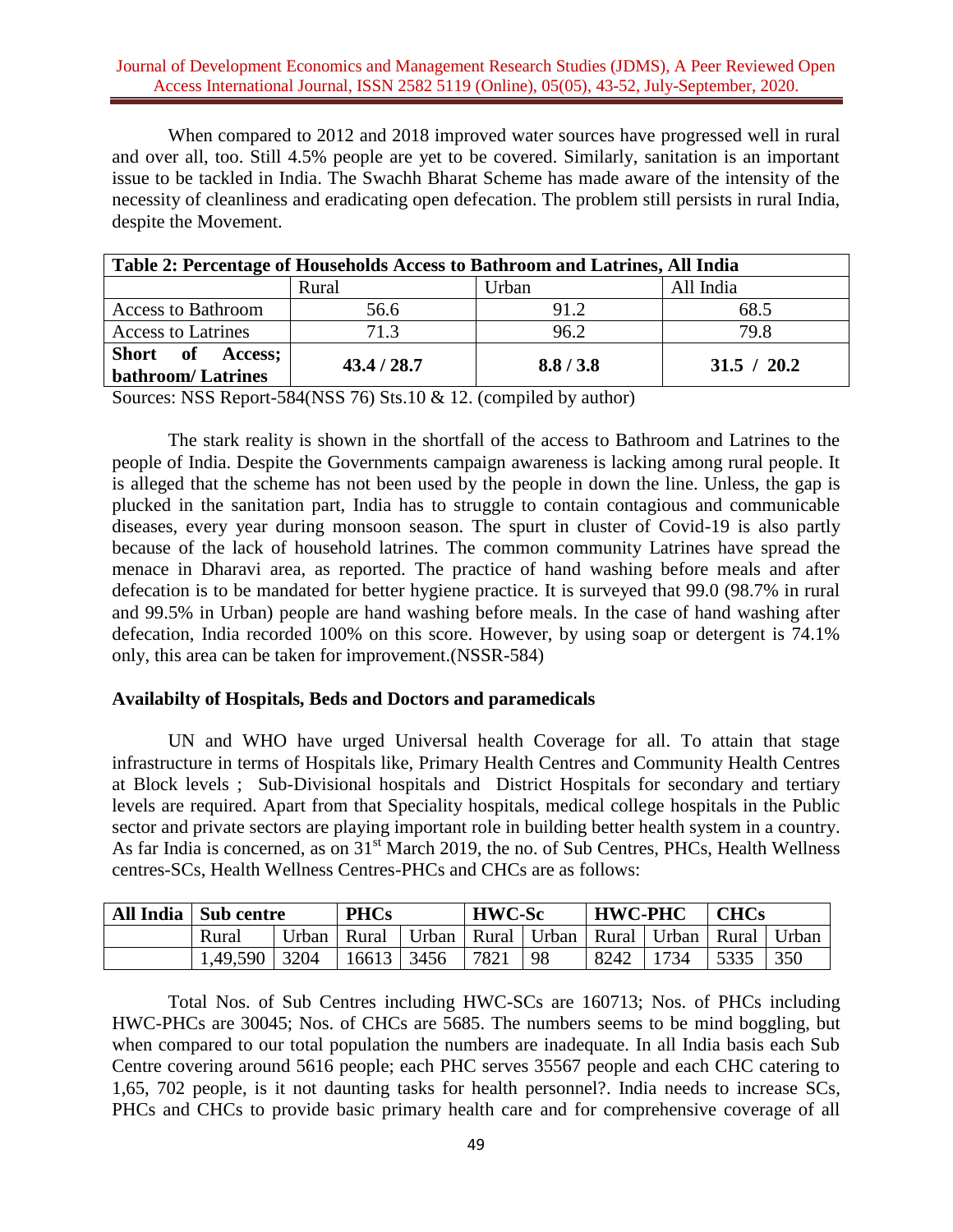including the poor and deprived. The short fall is evident in accordance with IPHS norms, 23% in SCs, 28% in PHCs and 37% in CHCs.

India has as on 31<sup>st</sup> March 2019, 1234 sub divisional Hospitals; 756 District Hospitals and 240 Medical colleges. The shortage of Doctors and paramedical is a real issue in Indian Health system. The vacant posts of Doctors in Rural PHCs alone 7715; Surgeon posts vacant at CHCs(Rural) is 2572 but shortfall as per norm is 4567. Government is giving utmost importance in reducing IMR and MMR but the vacant of Obstetrician & Gynaecologist at Rural CHCs is 2135 and shortfall as per norm is 4002. The shortfall, as per norm Health Assistants Male and Female Nurses, Technicians are immense. Despite our Government Doctors and medical and Para medical staff put up valiant fight against Communicable and NCDs, the people are losing trust and faith on Public health system because of this shortfall and vacancies. This is the right time, in the Covid-19 time, if the Government act swiftly the trust can be restored. For Covid-19 treatment the Government Doctors, health workers and para medics are only working round the clock, risking their life with available infrastructure. The people are realizing and reposing faith on our health system, now the Government has to foster.

India has 1.34 doctors( Modern+Aush) per 1000 people while Norway top with 5.53, Germany 4.64, Italy 4.1, US 2.74 and japan with2.5. India has reached WHO norm of 1:1000 ratio, but cannot be complacent as population pressure increases along with reduction in number Hosp. Beds. As of now India is having 0.53 Hospital Beds per 1000 people. India's expenditure on health was 1.4% (2014) to GDP below than the world average of 6%.( World Bank-HDR,UNDP 2015)

## **Health System in Tamil Nadu**

The dedication and selfless services of Government Doctors, Nurses, Health workers, technicians on COVID-19 fight have redeemed the lost hope in recent years upon the Government hospitals. It is true that Government hospitals could not match the cleanliness and quality treatment provided by the Private Corporate hospitals. But, one thing stands out, without any expectation from the corona victims and the Government, the medical professionals have proved their mettle and provided their sacrificial service. It is never enough to congratulate them by clapping hands alone, they deserve more.

Tamil Nadu is in fore front in providing better Health system to the public. The state has been traditionally steeped with ideas of social emancipation and economic equality. Hence, no doubt it is pioneer in providing welfare measures to all and providing Health Schemes to cover rural and urban people including poor and deprived. Tamil Nadu in its "Vision Tamil Nadu 2023" aspire to create Medi-cities, Medical colleges in each District, Speciality Centres for geriatrics, mental health and cancer etc., Now, Tamil Nadu has Medical colleges in all districts, some are in construction stages. The state boasts of receiving maximum number of patients on Medical Tourism for which the High quality Hospitals in Private sector is the main reason.

The state started to modernize its health system through International collaboration earlier than other states. Its DANIDA Scheme, the approach of TNHS, Health Policy 2003, TN Health System Reform programme with WB funding, the route map is impressive. The reform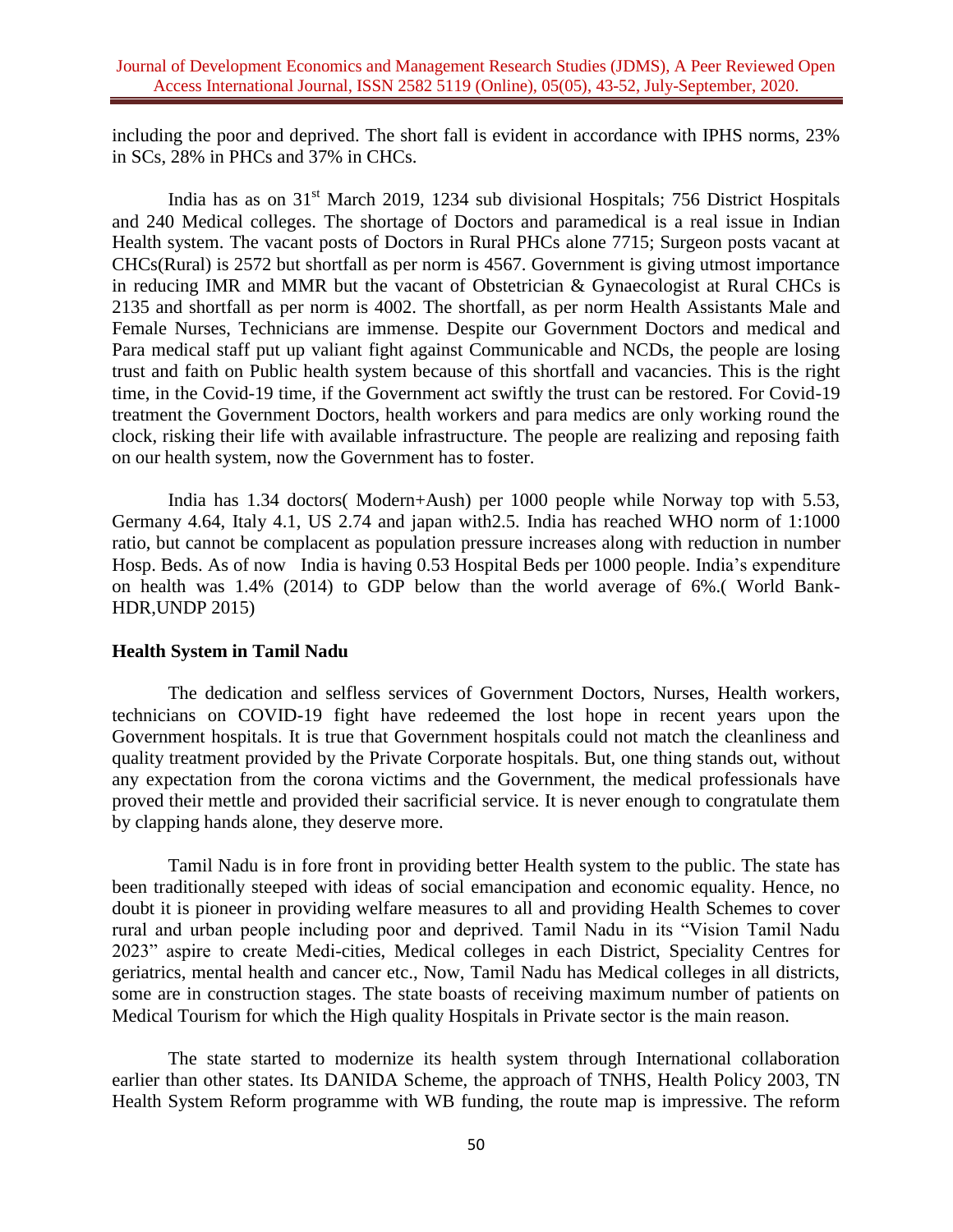programme aims to modernize the system through effective monitoring, improving quality of service through training and adequate staffing etc. Improving PHCs and secondary hospitals to NQAS certification, NABH certification for 7 hospitals in 5 years time frame.(tnhsp.org/thhsrp). Tamil nadu Urban Health Programme with the help of Japan; PMJAY- CMCHIS have benefited lakhs of people. The schemes for pregnant mother and Children are implemented. These activities increase the quality of services in Health system in all levels.

Tamil Nadu has achieved some of the National SDG-2030 targets, now itself. The state is fore runner in 9 SDG parameters including Good health and wellbeing, clean water and sanitation and life on land and placed third along with Andhra Pradesh. Kerala and Himachal Pradesh are First and second. Infant mortality Rate has reduced from 37 in 2006 to 17 in 2016 per 1000 live births(SRS) and maternal mortality ratio reduced from 111 in 2014-16(SRS) to 66 per lakh in 2014-16 while national average was 130.( Sample Bullettin on MM in India)

Tamil Nadu spent 0.70% and 0.62% vis a vis GSDP, in the year 2014-15 and 2015- 16(RE), which are comparably lower than the national average of 0.77% and o.87% for that years. AP, Goa, Odisha, Rajasthan and Uttar Pradesh spent more than 1% in the respective years.( Alok Kumar et all), In Tamil Nadu, the share of out-patient care by Public Health care provider in 2014 was 34.45% and Hospitalised care by the Public Health Provider in 2004 was 40.8% in Rural and 37.2 in Urban, however the same was reduced to 40.4% and 29.3%, respectively in 2014( Jain,Nishant et all).

### **Conclusion**

In Nutshell, It is necessary to increase SCs, PHCs and CHC in rural and urban centres. In March 2019, in TN each SC services an average of 4172 people that has to be reduced to 2000 people per SC; each PHC covers 25,561 people that has to be modified to 10000 people per PHC and one CHC caters to 94,410 people, that has to be changed to 30000 people per CHC. The increases in secondary and tertiary hospitals and Speciality Hospitals with implementation of TN Health System Reform Programme quality services can be provided to all people. By the way the cost of Health care to common man will be reduced. It is imperative that the vacancies in the cadres of Doctors, Health workers, Nurses, Technicians and specialists have to be filled up. When the State takes in to consideration all these reforms, Tamil Nadu Health System would be healthy. One more thing, the state and the people have to inculcate the culture of respecting the Health Professionals.

The Shortfall of Surgeons-85.6%; Obstetrician&Gyneocologists-75%; Physicians-87.2% Paediatricians-79.9 and overall shortfall of 81.8% specialists, as on March 2019 has to be filled up in India. The coverage of rural infrastructure by kerala state is remarkable. The norm of health coverage has to be enhanced to one SC for 2000 people; for 10,000 people one PHC and for 30,000 people one CHC. Then only the target of Universal Health Coverage can be extended to all people who are in need, the pandemic like COVID-19 can be contained and people can be insulated against any contagion in future. Healthy people are capital for Healthy Economy.